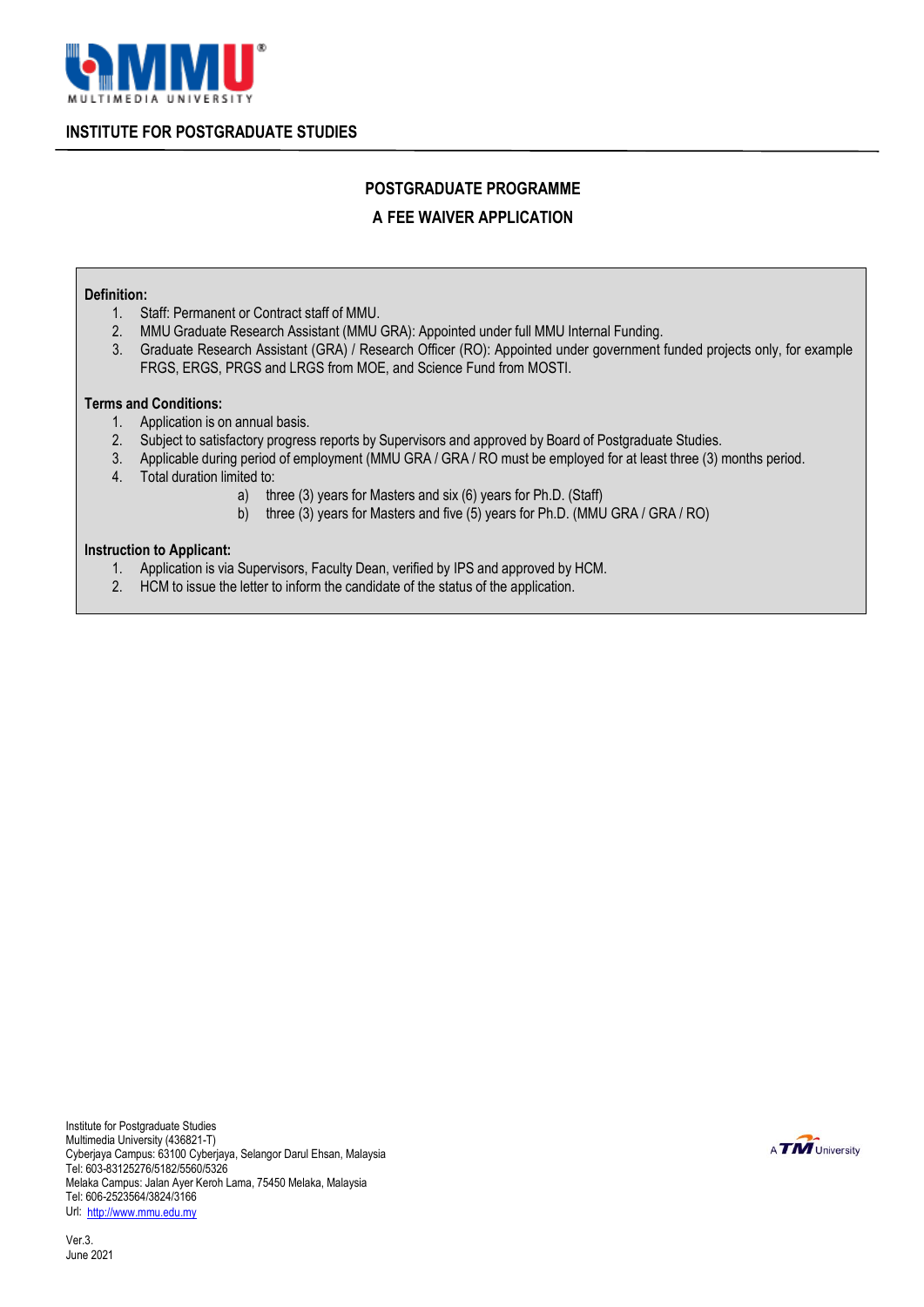## **FEE WAIVER APPLICATION**

| <b>APPLICANT'S PARTICULARS</b> |                      |                                             |                      |  |  |  |
|--------------------------------|----------------------|---------------------------------------------|----------------------|--|--|--|
| <b>Applicant's Name</b>        |                      |                                             |                      |  |  |  |
| Student Id No                  |                      | Staff Id No                                 |                      |  |  |  |
| Gender                         | Male / Female        | <b>Nationality</b>                          |                      |  |  |  |
| <b>Staff Join Date</b>         |                      | <b>Staff Category</b>                       | Full-Time / RO / GRA |  |  |  |
| <b>Staff Job Status</b>        | Contract / Permanent | <b>Contract Expiry Date (If Applicable)</b> |                      |  |  |  |
| <b>Cost Centre</b>             |                      |                                             |                      |  |  |  |

| <b>APPLICATION DETAILS</b>                        |                                                                    |                                                                |  |  |  |  |
|---------------------------------------------------|--------------------------------------------------------------------|----------------------------------------------------------------|--|--|--|--|
| Programme                                         |                                                                    |                                                                |  |  |  |  |
|                                                   |                                                                    |                                                                |  |  |  |  |
| <b>Faculty</b>                                    |                                                                    | <b>Campus</b>                                                  |  |  |  |  |
| <b>Registration Date</b>                          |                                                                    | <b>Candidature End Date</b>                                    |  |  |  |  |
| <b>Mode of Study</b>                              | Full Time / Part Time                                              |                                                                |  |  |  |  |
| Please tick $\sqrt{}$ (refer to Fee Waiver Table) |                                                                    |                                                                |  |  |  |  |
| First time<br>$\Box$                              | Please state the Academic Year:<br>Renewal<br>$\Box$               |                                                                |  |  |  |  |
|                                                   | I wish to apply for the following waiver (Please tick $\sqrt{ }$ ) |                                                                |  |  |  |  |
| Admission Fee<br>$\Box$                           | Research<br>$\Box$<br>Methodology<br>Course Fee                    | Commercialisation and Entrepreneurship<br>$\Box$<br>Course Fee |  |  |  |  |
| <b>University</b><br>$\Box$<br>Resource Fee       | <b>Tuition Fee</b><br>$\Box$                                       | <b>Thesis Examination Fee</b><br>$\Box$                        |  |  |  |  |
|                                                   |                                                                    |                                                                |  |  |  |  |
|                                                   |                                                                    |                                                                |  |  |  |  |

Institute for Postgraduate Studies Multimedia University (436821-T) Cyberjaya Campus: 63100 Cyberjaya, Selangor Darul Ehsan, Malaysia Tel: 603-83125276/5182/5560/5326 Melaka Campus: Jalan Ayer Keroh Lama, 75450 Melaka, Malaysia Tel: 606-2523564/3824/3166 Url: [http://www.mmu.edu.my](http://www.mmu.edu.my/)

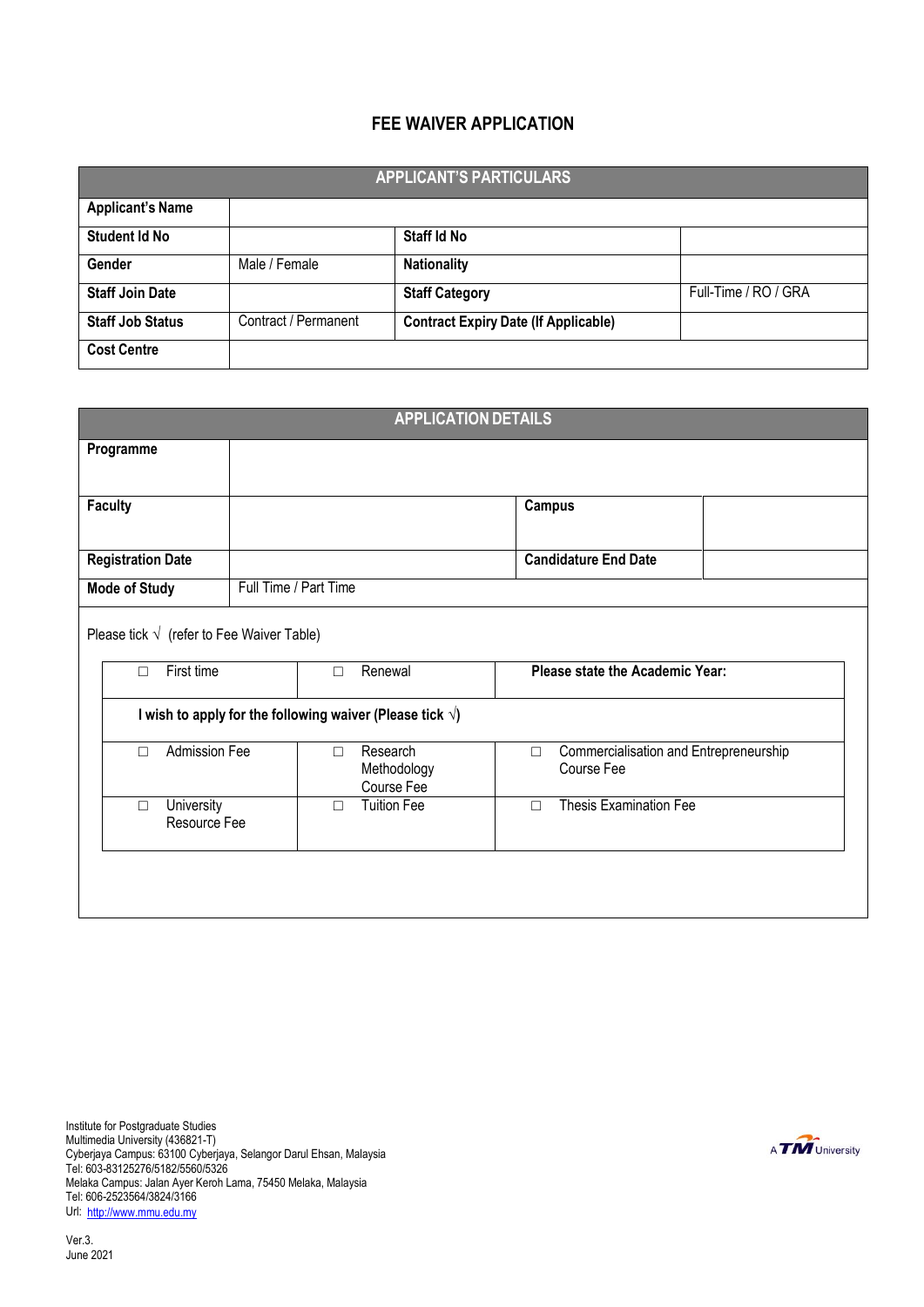| <b>RENEWAL APPLICATION DETAILS (2ND YEAR)</b>                              |                               |                               |  |  |  |  |
|----------------------------------------------------------------------------|-------------------------------|-------------------------------|--|--|--|--|
| DATES OF COMPLETION OF PRE-REQUSITES (dd/mm/yyyy): please enclose evidence |                               |                               |  |  |  |  |
| Proposal Defense (successfully passed) :                                   |                               |                               |  |  |  |  |
| Entrepreneurship & Commercialisation (passed) :                            |                               |                               |  |  |  |  |
| Research Methodology (passed) :                                            |                               |                               |  |  |  |  |
| Others (if applicable) :                                                   |                               |                               |  |  |  |  |
|                                                                            |                               |                               |  |  |  |  |
| Progress Monitoring:                                                       | $1st$ Half                    | Satisfactory / Unsatisfactory |  |  |  |  |
|                                                                            | Satisfactory / Unsatisfactory |                               |  |  |  |  |
| MyBrain 15 application (MMU GRA and MMU RO only):                          |                               |                               |  |  |  |  |

| RENEWAL APPLICATION DETAILS (3RD / 4 TH / 5TH / FINAL YEAR ) |                      |                               |  |  |  |
|--------------------------------------------------------------|----------------------|-------------------------------|--|--|--|
| Please enclose evidence                                      |                      |                               |  |  |  |
| Progress Monitoring:                                         | 1 <sup>st</sup> Half | Satisfactory / Unsatisfactory |  |  |  |
|                                                              | 2 <sup>nd</sup> Half | Satisfactory / Unsatisfactory |  |  |  |
| Entrepreneurship & Commercialisation (passed):               |                      |                               |  |  |  |
| Others (if applicable) :                                     |                      |                               |  |  |  |
|                                                              |                      |                               |  |  |  |
| Work Completion Defense (successfully passed)                |                      |                               |  |  |  |
| (final year) :                                               |                      |                               |  |  |  |

## **APPLICATION'S DECLARATION**

I declare that the above information given by me is true and complete.

Applicant's Signature: \_\_\_\_\_\_\_\_\_\_\_\_\_\_\_\_\_\_\_\_\_\_\_\_\_\_\_\_\_\_\_ Date: \_\_\_\_\_\_\_\_\_\_\_\_\_\_\_\_\_\_\_\_\_\_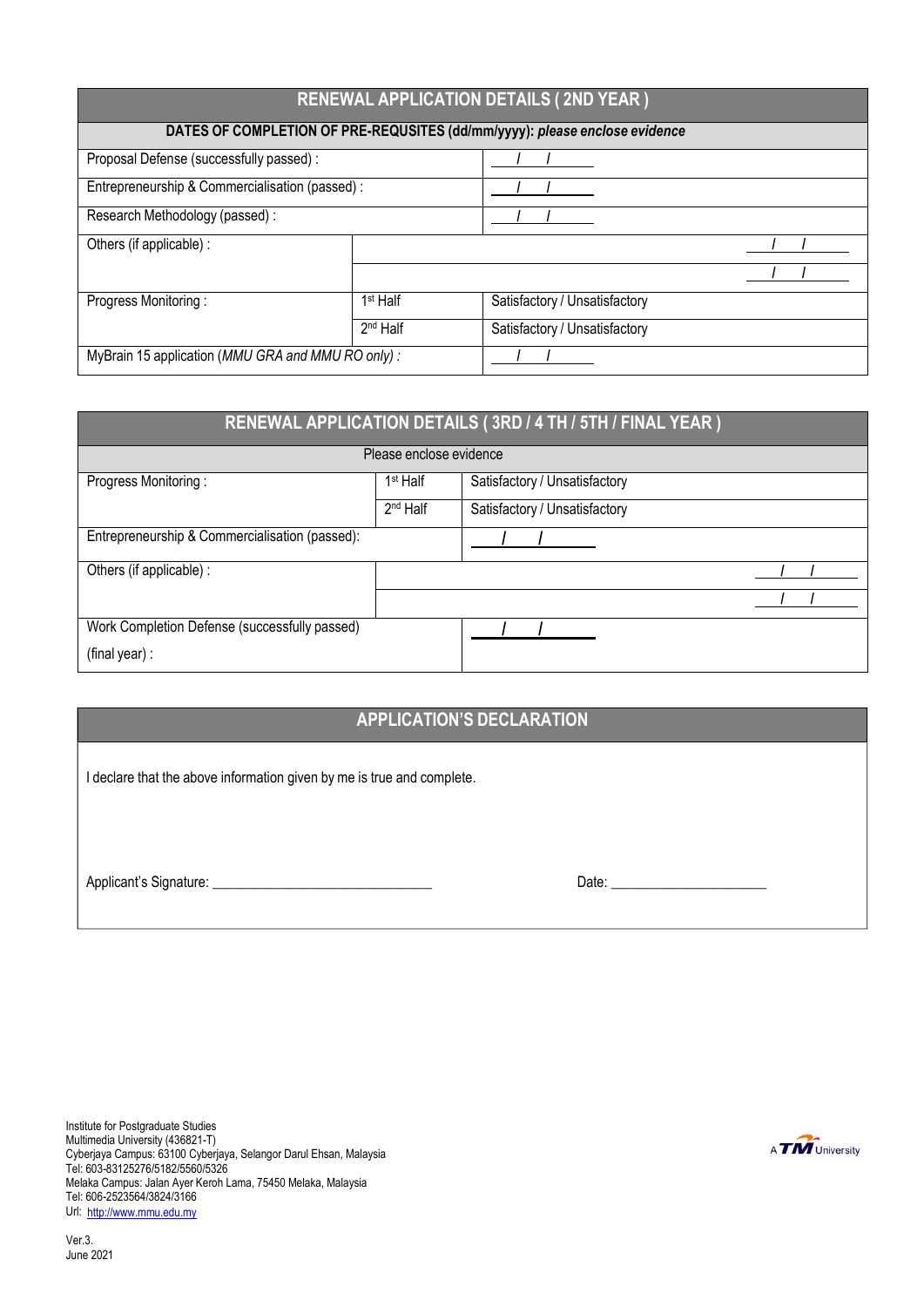| <b>APPLICATION VERIFICATION</b>    |                       |                                      |                       |  |  |
|------------------------------------|-----------------------|--------------------------------------|-----------------------|--|--|
| <b>VERIFICATION BY SUPERVISOR:</b> |                       |                                      |                       |  |  |
| Supervisor:                        |                       | Co-Supervisor:                       |                       |  |  |
|                                    |                       |                                      |                       |  |  |
|                                    |                       |                                      |                       |  |  |
|                                    | (Signature and Stamp) |                                      | (Signature and Stamp) |  |  |
|                                    |                       | <b>VERIFICATION BY FACULTY DEAN:</b> |                       |  |  |
|                                    |                       |                                      |                       |  |  |
|                                    |                       |                                      |                       |  |  |
|                                    |                       |                                      |                       |  |  |
| (Signature and Stamp)              |                       |                                      |                       |  |  |
|                                    |                       |                                      | (Date)                |  |  |

| <b>VERIFICATION BY INSTITUTE FOR POSTGRADUATE STUDIES (IPS)</b>                                  |            |           |  |  |  |  |  |
|--------------------------------------------------------------------------------------------------|------------|-----------|--|--|--|--|--|
| <b>CRITERIA FOR WAIVER</b> (To be completed by the Manager/Assistant Manager):                   |            |           |  |  |  |  |  |
| Candidature is active / Period of employment is valid                                            | <b>YES</b> | NO.       |  |  |  |  |  |
| All pre-requisite courses have been completed and passed                                         | <b>YES</b> | NO.       |  |  |  |  |  |
| Proposal Defense carried out and passed (within 6 / 9 months for Masters<br>/ Ph.D respectively) | <b>YES</b> | NO.       |  |  |  |  |  |
| Progress Monitoring Outcome is Satisfactory                                                      | <b>YES</b> | NO        |  |  |  |  |  |
| Work Completion Defense carried out and passed (final year only)                                 | <b>YES</b> | <b>NO</b> |  |  |  |  |  |
| MyBrain 15 application (for MMU GRA and MMU RO only)                                             | <b>YES</b> | NO        |  |  |  |  |  |
| Received and verified by IPS Manager/Assistant Manager: -                                        |            |           |  |  |  |  |  |
| (Signature and Stamp)                                                                            | (Date)     |           |  |  |  |  |  |

\* If any of the criteria above is **not met**, the applicant is not eligible for fee waiver.

Institute for Postgraduate Studies Multimedia University (436821-T) Cyberjaya Campus: 63100 Cyberjaya, Selangor Darul Ehsan, Malaysia Tel: 603-83125276/5182/5560/5326 Melaka Campus: Jalan Ayer Keroh Lama, 75450 Melaka, Malaysia Tel: 606-2523564/3824/3166 Url: [http://www.mmu.edu.my](http://www.mmu.edu.my/)

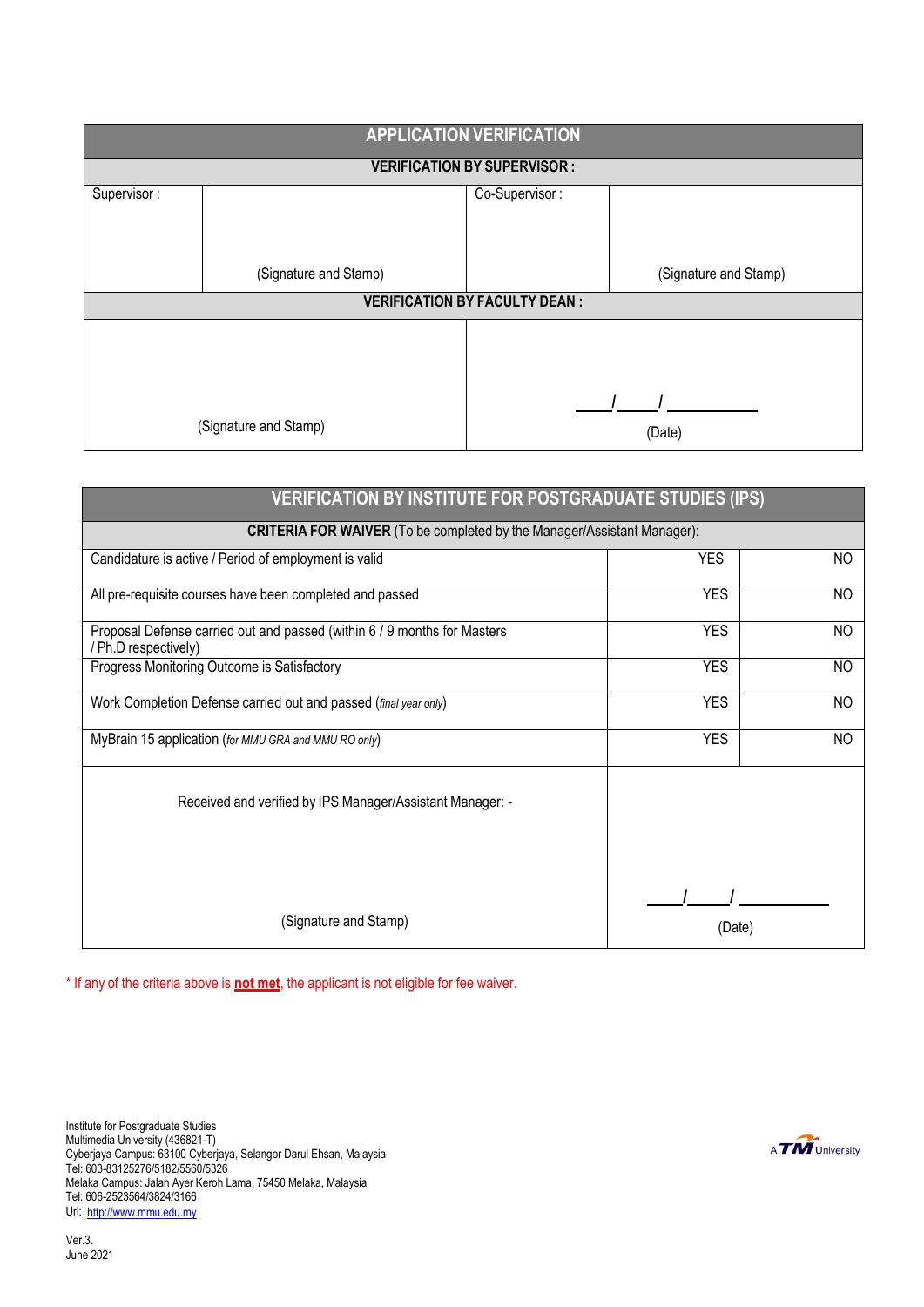## **APPROVAL FOR WAIVER** (To be completed by the Dean/Deputy Dean):

## □ APPROVED

|                       | ىسا<br>$\sim$                             |        |                                                  |        |  |  |  |
|-----------------------|-------------------------------------------|--------|--------------------------------------------------|--------|--|--|--|
|                       | <b>Admission Fee</b><br>$\Box$            | $\Box$ | <b>Tuition Fee</b>                               |        |  |  |  |
|                       | Research Methodology Course Fee<br>$\Box$ | $\Box$ | Commercialisation and EntrepreneurshipCourse Fee |        |  |  |  |
|                       | University Resource Fee<br>$\Box$         | $\Box$ | Thesis Examination Fee                           |        |  |  |  |
|                       |                                           |        |                                                  |        |  |  |  |
|                       | NOT APPROVED<br>П                         |        |                                                  |        |  |  |  |
| Reasons (if any):     |                                           |        |                                                  |        |  |  |  |
|                       |                                           |        |                                                  |        |  |  |  |
|                       |                                           |        |                                                  |        |  |  |  |
|                       | Approval by IPS Dean / Deputy Dean        |        |                                                  |        |  |  |  |
|                       |                                           |        |                                                  |        |  |  |  |
|                       |                                           |        |                                                  |        |  |  |  |
|                       |                                           |        |                                                  |        |  |  |  |
| (Signature and Stamp) |                                           |        |                                                  | (Date) |  |  |  |

# **FOR HUMAN CAPITAL MANAGEMENT USE ONLY** □ Join Date □ Job Status □ Contract Expiry <br>□ Notice of Resignation □ Disciplinary Action Received Date Received By (Stamp)

Institute for Postgraduate Studies Multimedia University (436821-T) Cyberjaya Campus: 63100 Cyberjaya, Selangor Darul Ehsan, Malaysia Tel: 603-83125276/5182/5560/5326 Melaka Campus: Jalan Ayer Keroh Lama, 75450 Melaka, Malaysia Tel: 606-2523564/3824/3166 Url: [http://www.mmu.edu.my](http://www.mmu.edu.my/)

Letter Issuance Date